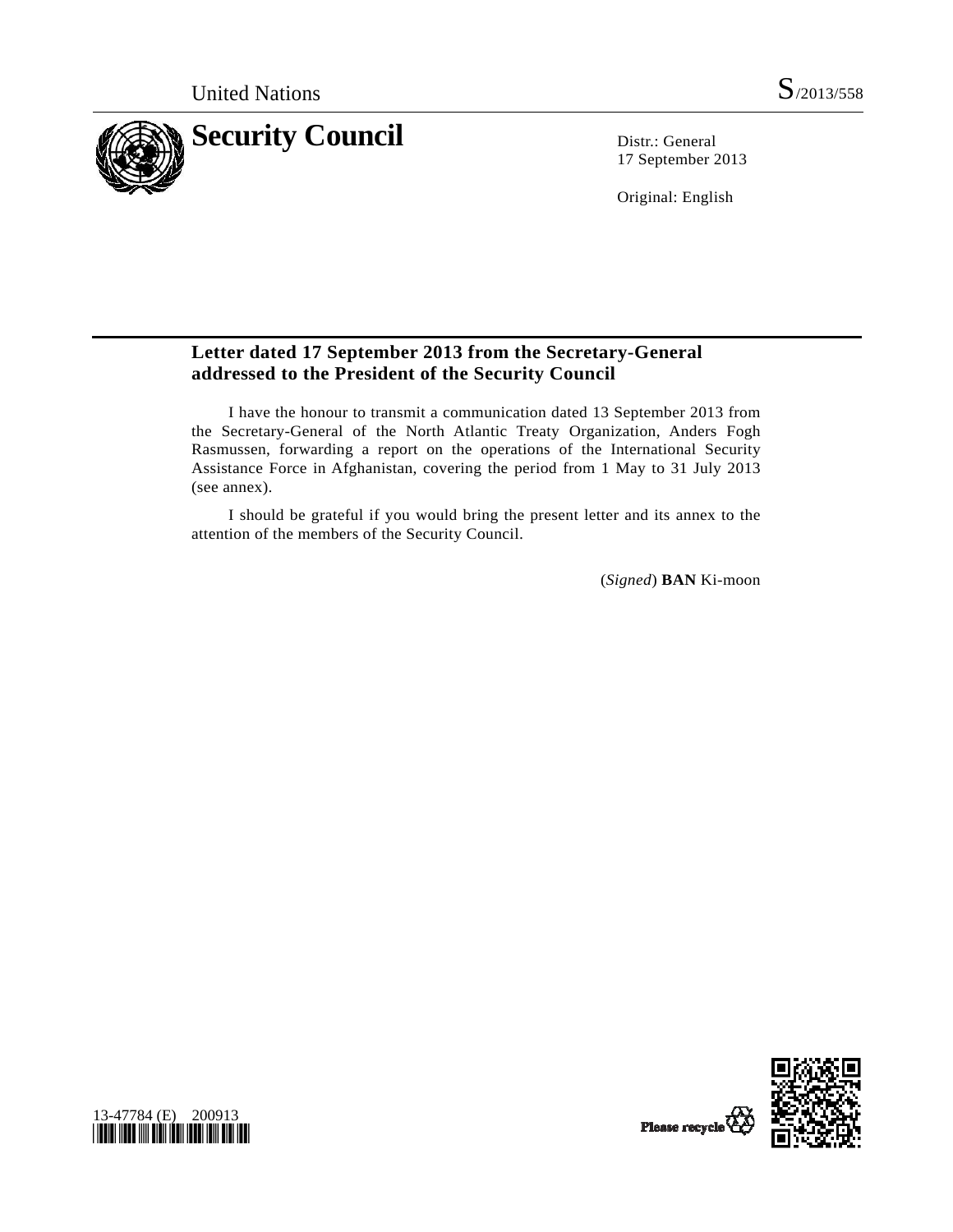### **Annex**

# **Letter dated 13 September 2013 from the Secretary-General of the North Atlantic Treaty Organization to the Secretary-General**

 In accordance with Security Council resolutions [1386 \(2001\)](http://undocs.org/S/RES/1386(2001)) and [2069 \(2012\)](http://undocs.org/S/RES/2069(2012)), I attach a report on the operations of the International Security Assistance Force covering the period from 1 May 2013 to 31 July 2013 (see enclosure). I should appreciate it if you would make this report available to the Security Council.

(*Signed*) Anders Fogh **Rasmussen**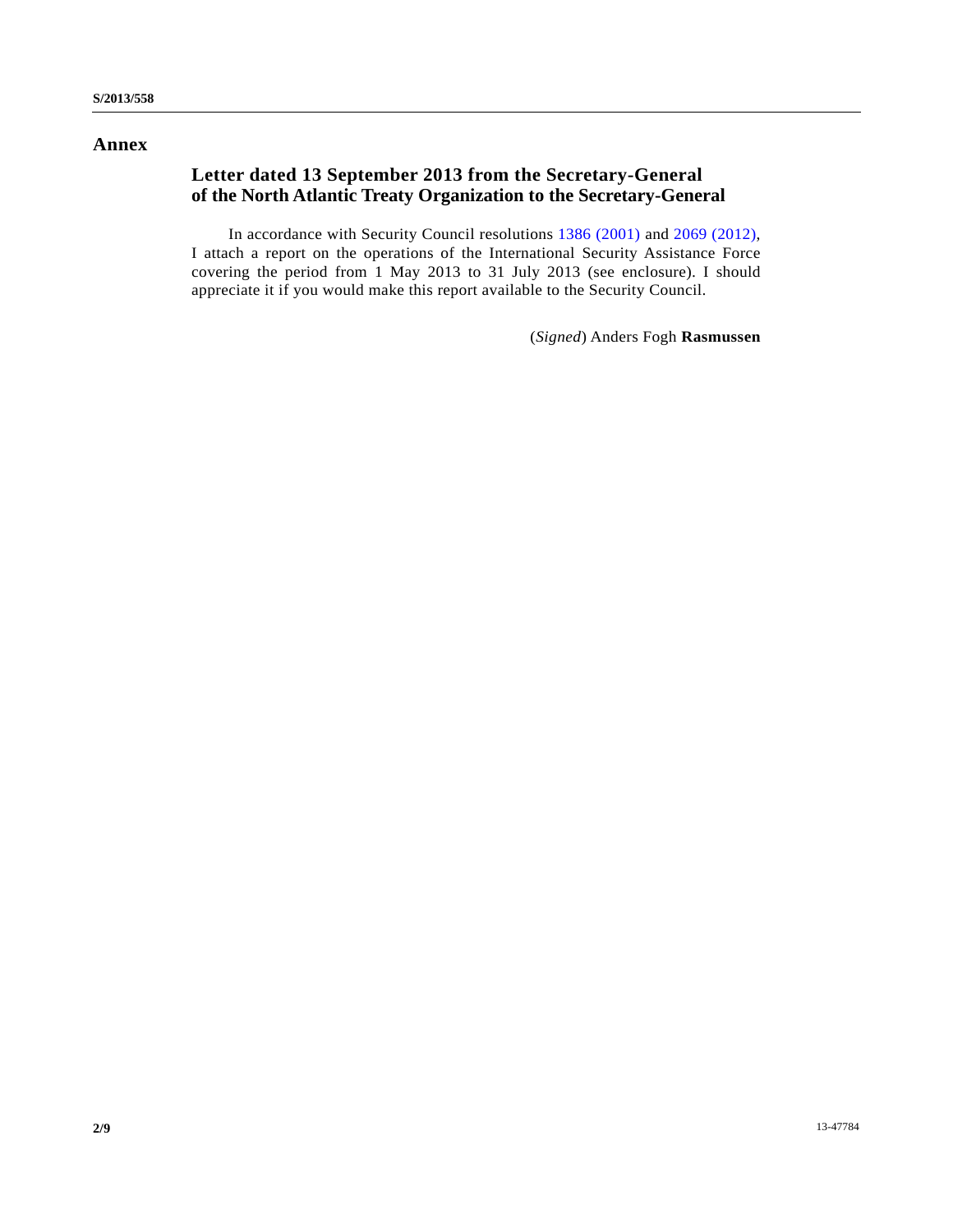### **Enclosure**

## **Quarterly report to the Security Council on the operations of the International Security Assistance Force**

#### **I. Introduction**

1. The present report, submitted pursuant to the request under Security Council resolution [2069 \(2012\)](http://undocs.org/S/RES/2069(2012)), informs the Security Council on the progress of the International Security Assistance Force (ISAF), covering the period from 1 May to 31 July 2013.

2. Throughout the reporting period, ISAF continued to assist the Government of Afghanistan in accordance with the relevant resolutions of the Security Council.

3. The North Atlantic Treaty Organization (NATO) welcomes the strong commitment and participation of additional United Nations Member States to support this United Nations-authorized mission, particularly in providing advisers and trainers for the Afghan National Security Forces (ANSF). United Nations Member States are also invited to provide funding support to ANSF.

4. The quarter was marked by a significant waypoint in the ISAF campaign when, on 18 June at the Milestone 2013 ceremony, ANSF assumed lead responsibility for security nationwide. ISAF is now in support of ANSF and has shifted to a training, advisory and assistance role, conducting independent operations mainly for force protection purposes and for the clearance of improvised explosive devices.

5. Much work still needs to be done, with international community support, to develop a sustainable ANSF and guarantee the security gains for the long term. The Supreme Allied Commander Europe assesses that the NATO campaign is on track to meet its objectives.

6. Since the previous report (see [S/2013/363\)](http://undocs.org/S/2013/363), the total number of ISAF troops has continued to decrease in accordance with NATO redeployment planning. As of 1 August 2013, a total of 77,000 ISAF personnel were in theatre,[1](#page-2-0) provided by 28 NATO nations and 20 non-NATO nations.

7. ANSF casualties have increased, reflecting the expansion in operations as the insurgency recognizes the importance of this fighting season in the lead-up to the 2014 transition and elections. Casualties among ANSF almost doubled compared with the previous quarter.<sup>2</sup> ISAF suffered 87[3](#page-2-2) casualties,<sup>3</sup> including 54 killed in action and 574 wounded in action (the rest being non-battle deaths or injured). For ISAF, this is a significant decrease compared with the same period in 2012 (104 killed in action and 1,482 wounded in action). Despite the numbers of ANSF casualties, it is assessed that force levels are sustainable based on current recruiting and retention.

8. The Taliban remain resilient but have been unable to achieve their objectives, despite a number of high-profile attacks, which have adversely affected the

<span id="page-2-2"></span><span id="page-2-1"></span><span id="page-2-0"></span>**\_\_\_\_\_\_\_\_\_\_\_\_\_\_\_\_\_\_** 

<sup>1</sup> Number according to ISAF headquarters review, as of 22 August 2013. 2 Actual (Afghan) casualty numbers currently not releasable. Enquiries can be submitted to the Government.

<sup>3</sup> According to the ISAF casualty reports summary.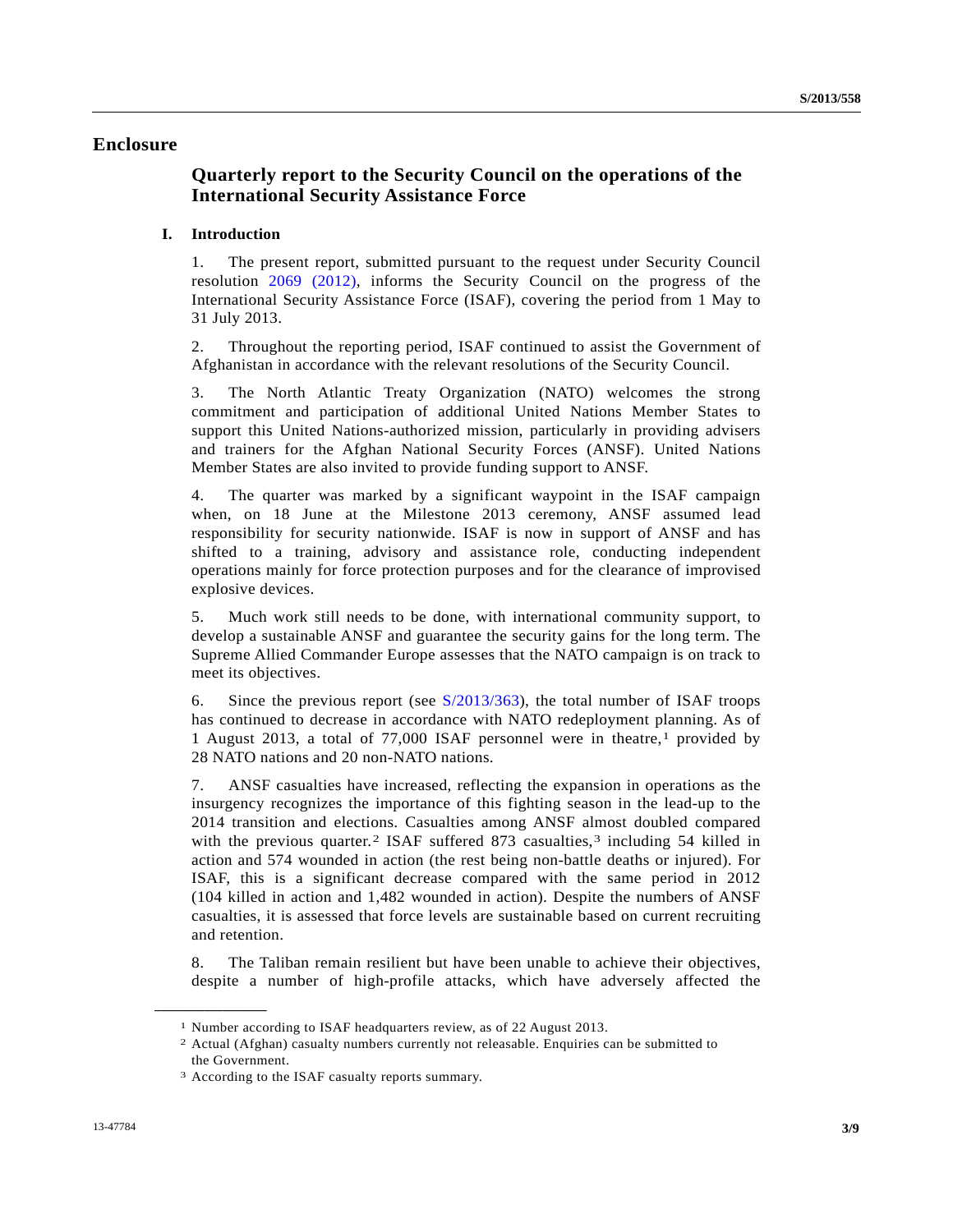perception of security. At the end of the quarter, it is clear that ANSF have the tactical advantage over the Taliban.

9. Civilian casualties continue to be of significant concern. The total number of civilian casualties during the reporting period was 56 per cent higher compared with the same period in 2012.[4](#page-3-0) This is attributable to a 67 per cent increase in civilian casualties caused by the insurgents. Overall, it is assessed that the insurgents were responsible for 88 per cent of civilian combat-related deaths, primarily through the use of improvised explosive devices and complex attacks. The distribution of ISAF-, ANSF- and insurgent-caused civilian casualties during the quarter shows a similar pattern to the 2012 annual trend, with the exception of a rise in insurgent violence against Afghan civilians. ISAF has put considerable and effective effort into reducing civilian casualties and mitigating their effects by reviewing directives and operational procedures, promoting transparency and implementing active mitigation measures that can include compensation or assistance to the victims or their families. ISAF is also working with ANSF to enhance their civilian casualtymitigation efforts and building capacity to conduct counter-improvised explosive device operations more effectively. Furthermore, following the mid-year report of the United Nations Assistance Mission in Afghanistan (UNAMA) on the protection of civilians in armed conflict, ISAF, in close coordination with UNAMA, has expanded efforts to counter the risks to the population of unexploded ordnance. ISAF is also helping to establish and monitor the full implementation of an Afghan civilian casualties mitigation system.

#### **II. Security situation**

<span id="page-3-1"></span><span id="page-3-0"></span>**\_\_\_\_\_\_\_\_\_\_\_\_\_\_\_\_\_\_** 

10. Violence trends in relation to previous quarters have fluctuated, with enemyinitiated attacks<sup>5</sup> having risen in Regional Command-East, Regional Command-North and Regional Command-West, but they have fallen significantly (by 20 per cent compared with 2012 levels) in Regional Command-South and Regional Command-Southwest. Assessments show that part of the rise in violence in some areas is the result of the expansion of the ANSF security posture. Most important, the violence is increasingly taking place away from the population centres. For example, the top 10 most violent districts account for approximately 35 per cent of enemy-initiated attacks, but contain only 3 per cent of the Afghan population.

11. The insurgents have been unable to tactically win against ANSF, despite their repeated attempts to do so, and as a result, insurgent attempts to disrupt ANSF and ISAF operations have not impeded the mission. One area where insurgents have had moderate success is high-profile attacks specifically aimed at distorting the overall perception of security as part of their information campaign. However, in all of these attacks, ANSF have successfully responded to the incidents. According to a recent (July 2013) survey, Afghans generally have a positive perception of security conditions and perceive that the Government is leading the effort to improve security. However, the population's security needs are not considered to be fully satisfied.

<sup>4</sup> According to ISAF headquarters reporting, as of 16 August 2013.<br>5 Enemy-initiated attacks comprise enemy action (enemy-initiated direct fire, indirect fire and surface-to-air fire) and explosive hazard events, and include executed attacks only (improvised explosive device explosions/mine strikes).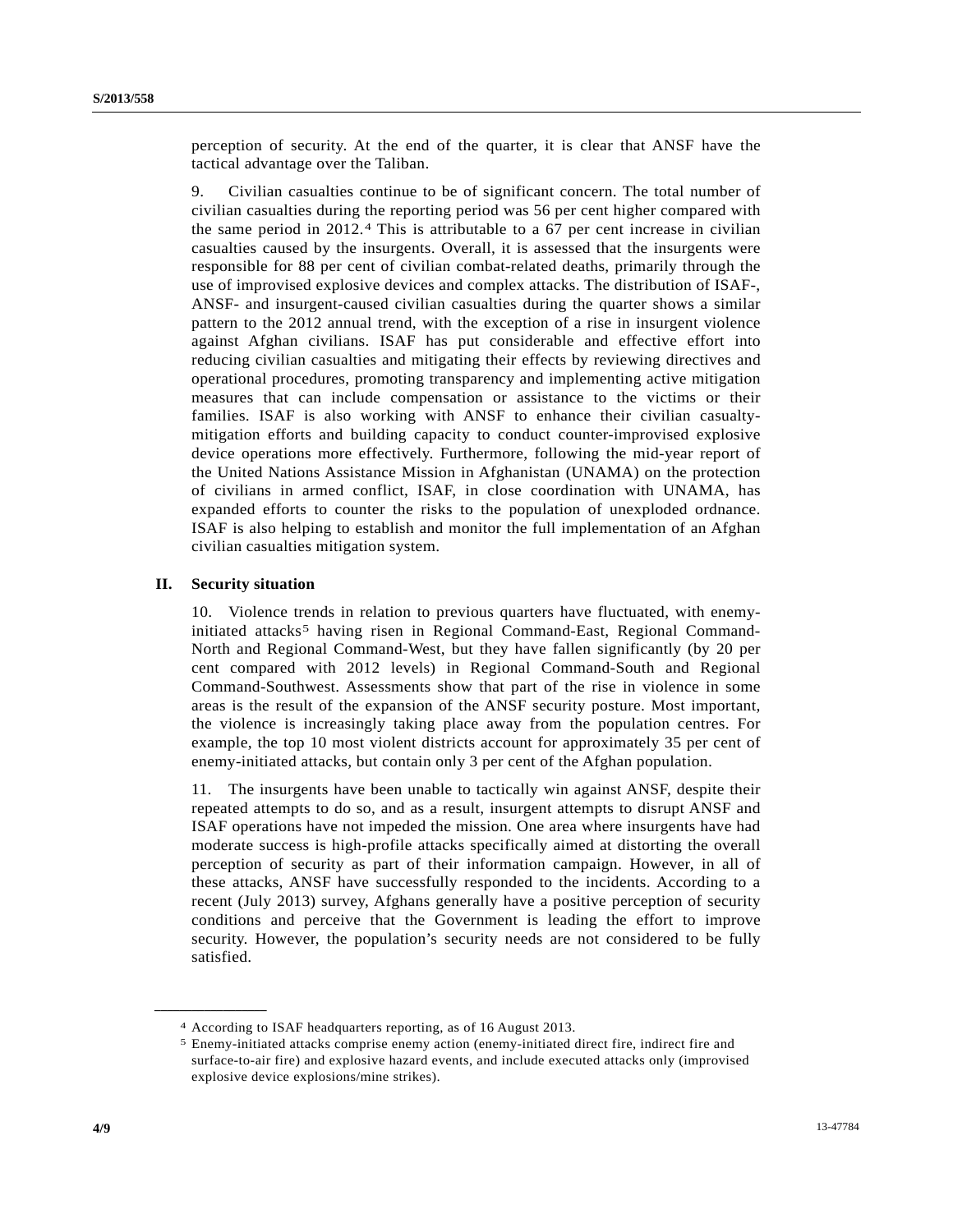12. At the beginning of the quarter, the Taliban announced the start of Operation Khalid bin Walid with five goals: to increase violence; to degrade ANSF capability; to exercise freedom of movement; to defend support zones; and to influence the Afghan population. The insurgency has been unable to achieve the stated goals, and ANSF have demonstrated persistent tactical advantage over the Taliban. The transition process has not been impeded or reversed.

#### **III. Afghan National Security Forces**

13. The Afghan National Army and the Afghan National Police have continued to go from strength to strength, reaching their final staffing target (352,000). They are on track to complete the fielding of their forces by the end of 2013, and development continues to focus on enhancing capability and professionalism. ANSF are increasingly capable and proactive in conducting security operations, and commanders are improving their understanding and integration of combined arms, despite continuing challenges with sustainability. Logistics, countering improvised explosive devices, operational intelligence and fire support are some of the challenges that ANSF are facing. Recent polling illustrates that the Afghan population views ANSF as a capable force, although many feel that they require coalition assistance. Polling has also illustrated a decrease in the number of respondents who feel "very" or "a little" unsafe, while the number feeling "safe" has increased.

14. The Afghan Air Force made significant progress during the quarter. They contributed to the success of ANSF in the areas of intra-theatre airlift, transport, casualty evacuation, intelligence surveillance and reconnaissance operations, fire delivery and support for training. However, Afghan Air Force aircraft and equipment fielding will take longer than the other ANSF services owing to the time required to train personnel and procure aircraft and equipment. The Afghan Air Force is currently dependent on outside assistance and funding for its sustainment, and this situation will continue even beyond 2018, when the fielding of urgently needed new equipment is planned for completion.

15. The assessment is that throughout the quarter, the Afghan Local Police and local defence forces, as part of layered security operations with other elements of ANSF, have frustrated the insurgents' attempts to influence key population areas. However, levels of training for the local police remain lower than for mainstream ANSF units, resulting in operational risks. These risks continue to be partially mitigated through close monitoring by advisers. In many areas, the local police are often the only connection between the rural population and the Government. Where closely coordinated, the layered security concept (Afghan National Army and Afghan Uniformed Police supporting Afghan Local Police in contact) has demonstrated its effectiveness. The manning of the Afghan Local Police during the quarter grew to 23,551 troops deployed in 117 districts. Recruiting continues to exceed attrition, so that manning should continue to increase

16. The Afghan Public Protection Force, established as a State-owned enterprise to replace private security companies after their disbandment, provides security to convoys, development sites, embassies and ISAF bases. It has continued to increase in capacity, with more than 400 working contracts in place. However, its ability to develop further capability remains a challenge, and the force is being increasingly targeted by the insurgency, particularly in its convoy security role.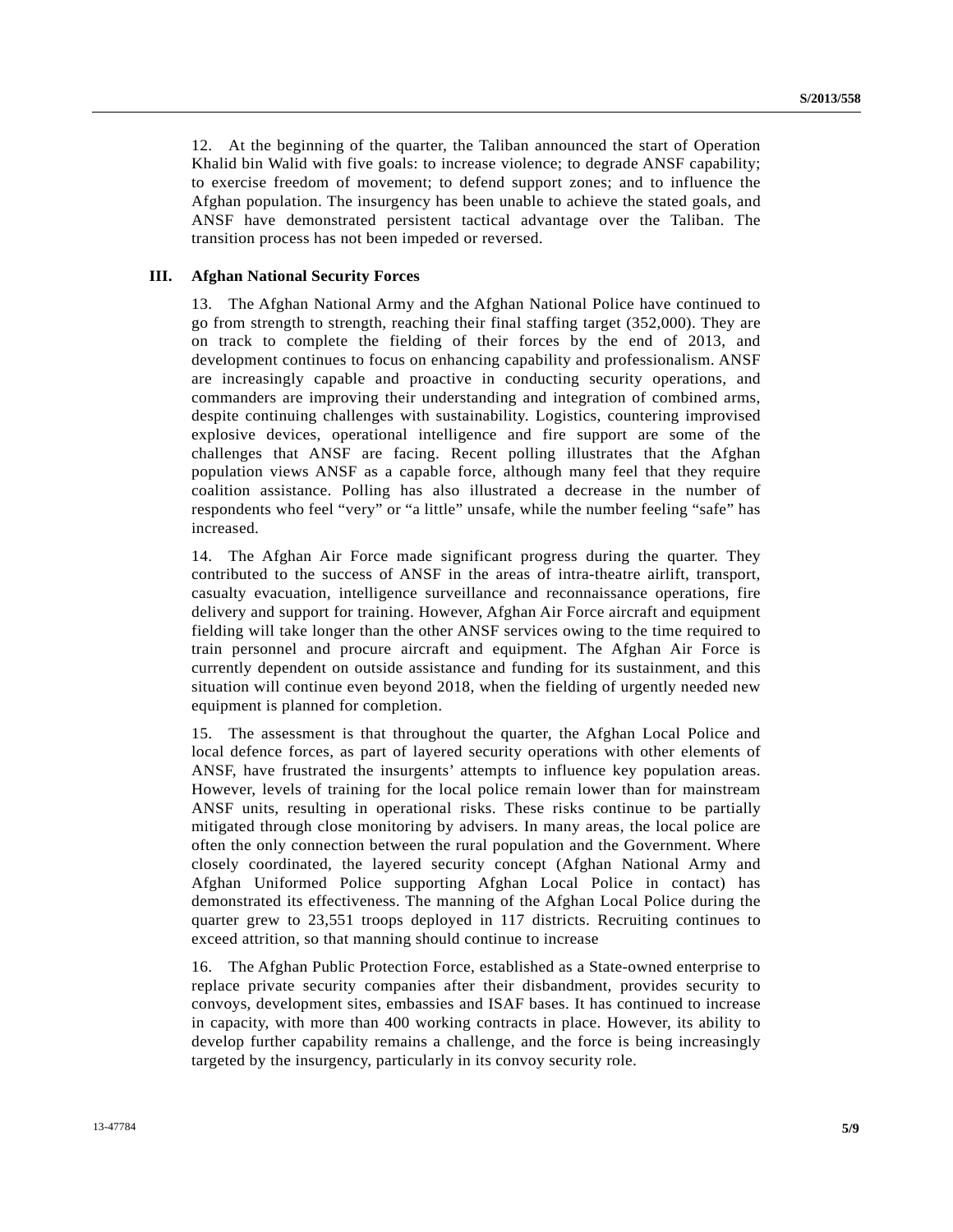17. Finally, the development of the ANSF health-care system, critical to sustaining ANSF, continues to show improvement. Medical leadership is actively engaged in the development of hospital capabilities. An inter-ministerial health council has started developing greater health cooperation, and ANSF are now managing pre-hospital care for less serious casualties, although they still need limited coalition support for very serious casualties and medical transportation by air. The Afghan Air Force has significantly improved its average response time to medical emergency requests and increased the number of missions flown by over 125 per cent.

#### **IV. Civil-military interaction**

18. Governance support:

 (a) The NATO senior civilian representative continues to be actively engaged with the wider international community. He notably contributed to activities that address governance and corruption, including the International Contact Group meeting on 14 May 2013 and the Tokyo Mutual Accountability Framework senior officials' meeting on 3 July 2013;

 (b) Senior NATO officials regard the 2014 Afghan presidential elections and, to a lesser extent, provincial council elections, as the most critical events of the next 18 months in Afghanistan. At the request of the Independent Election Commission, ISAF has provided assistance in security planning and continues to meet regularly with the Government and international stakeholders to maintain situational awareness of progress within the electoral process. Within means and capabilities, ISAF remains prepared to provide planning and logistical support to address gaps in Government and Independent Election Commission capabilities at their request. Commander ISAF assesses that the ANSF are capable of securing the elections;

 (c) ISAF continues its support for security ministries in countering and preventing corruption. NATO Training Mission-Afghanistan and Combined Joint Inter-agency Task Force Shafafiyat have worked closely with the Government in establishing mechanisms in the security ministries on transparency and accountability, and have supported the establishment of a series of transparency and accountability oversight committees in ANSF corps-level commands. ISAF continues to be closely engaged with Transparency International, whose second visit of 2013 took place at the end of the quarter. Transparency International observed progress in the Ministry of Defence with the establishment of transparency and accountability structures, but reported that the Ministry of the Interior had made comparatively little progress in this respect. Corruption is one of the greatest threats to progress in Afghanistan, as well as to government legitimacy and public confidence.

#### 19. Development support:

 (a) The NATO-Afghanistan Transformation Task Force at ISAF headquarters has worked to analyse all tasks currently performed by ISAF and prioritize them and identify those that could be terminated at the end of the ISAF mission, those that could be transferred to the potential NATO-led follow-on mission and those that could be offered for transfer to the Afghan Government or to the international community. The transfer of relevant ISAF tasks to the Government is a necessary step towards the transitioning of full responsibility and sovereignty to Afghan hands;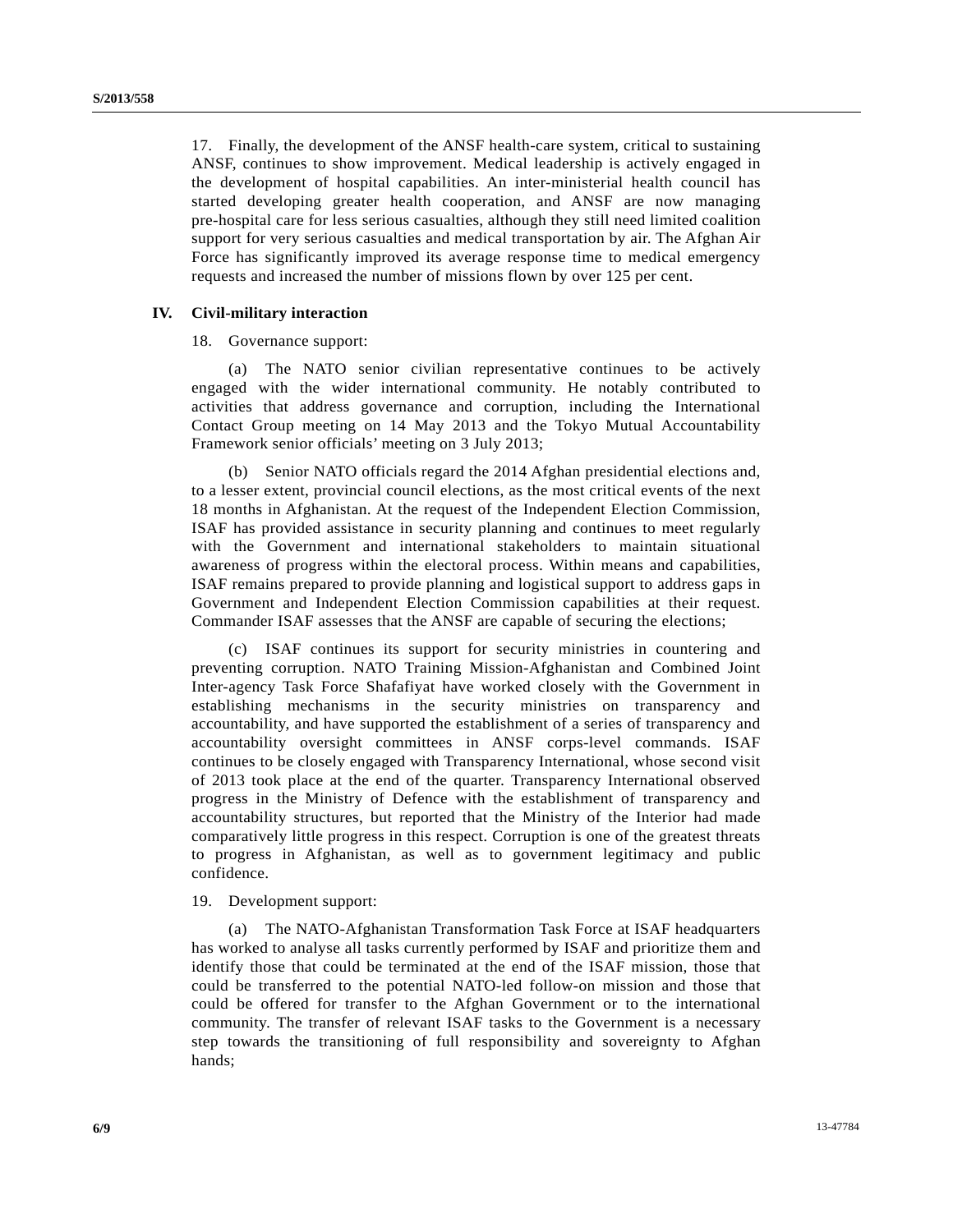(b) The NATO-Afghanistan Transformation Task Force has worked in close cooperation with the senior civilian representative, the Government and UNAMA to identify Government capability gaps (e.g., Afghan telecommunications, the justice sector, managing and operating the civil aviation system and border enforcement operations). In coordination with the Senior Civilian Representative and ISAF, the Task Force is presenting those identified gaps for discussion within the NATO military chain of command and across the international community.

20. ISAF headquarters is providing strategic advice to the Ministry of Education to develop capacity and capability for tailored literacy, skills training and adult education for ANSF. This includes facilitating the development of the National Literacy Department, the security forces literacy strategy and the literacy trainers programme. Advisers are working with the Ministry of Education to standardize the long-term literacy trainers curriculum, to be implemented prior to the end of 2014. Security ministries are being advised to synchronize their efforts with the National Literacy Department for literacy teacher certification and evaluation, curriculum development and the testing and evaluation of soldiers and policemen.

#### **V. Redeployment**

21. During the reporting quarter, the ISAF troop-contributing nations have continued with the redeployment of their personnel and equipment. This activity continues to be coordinated by ISAF and executed by the contributing nations. To date, all personnel and the vast majority of equipment have been redeployed, primarily by air movements. Movement along the ground lines of communication has continued to improve, while air and multimodal lines of communication remain accessible.

22. Diplomatic efforts by NATO headquarters continue to help ensure that northern and southern redeployment ground lines of communication are available, with NATO-brokered and bilateral transit agreements in place. Nevertheless, challenges remain, most of them complex border and customs procedures, bureaucracy and regulations. NATO headquarters, supported by ISAF, is working on those challenges to ensure that the equipment being shipped out of Afghanistan is in full compliance with the transit nations' regulations.

#### **VI. Afghan-Pakistan border situation**

23. The total number of confirmed border incidents for the period is 56 per cent lower compared with the same period in 2012. In all, 70 per cent of those incidents were in the border coordination zone, while 30 per cent were cross-border incidents. The majority of the incidents are along the Pakistan-Afghan border.

24. The refurbishment of the Goshta/Mohmand border gate by the Pakistani military created significant tensions with the Government. It caused the cancellation of some tactical military coordination and other higher-level meetings and visits between the two countries. ISAF continued to pursue frequent dialogue with both sides.

25. Effective coordination between ANSF and the Pakistani military is essential in order to apply pressure on Taliban safe havens and reconstitution in the border area. Afghanistan and Pakistan have taken constructive steps during that quarter to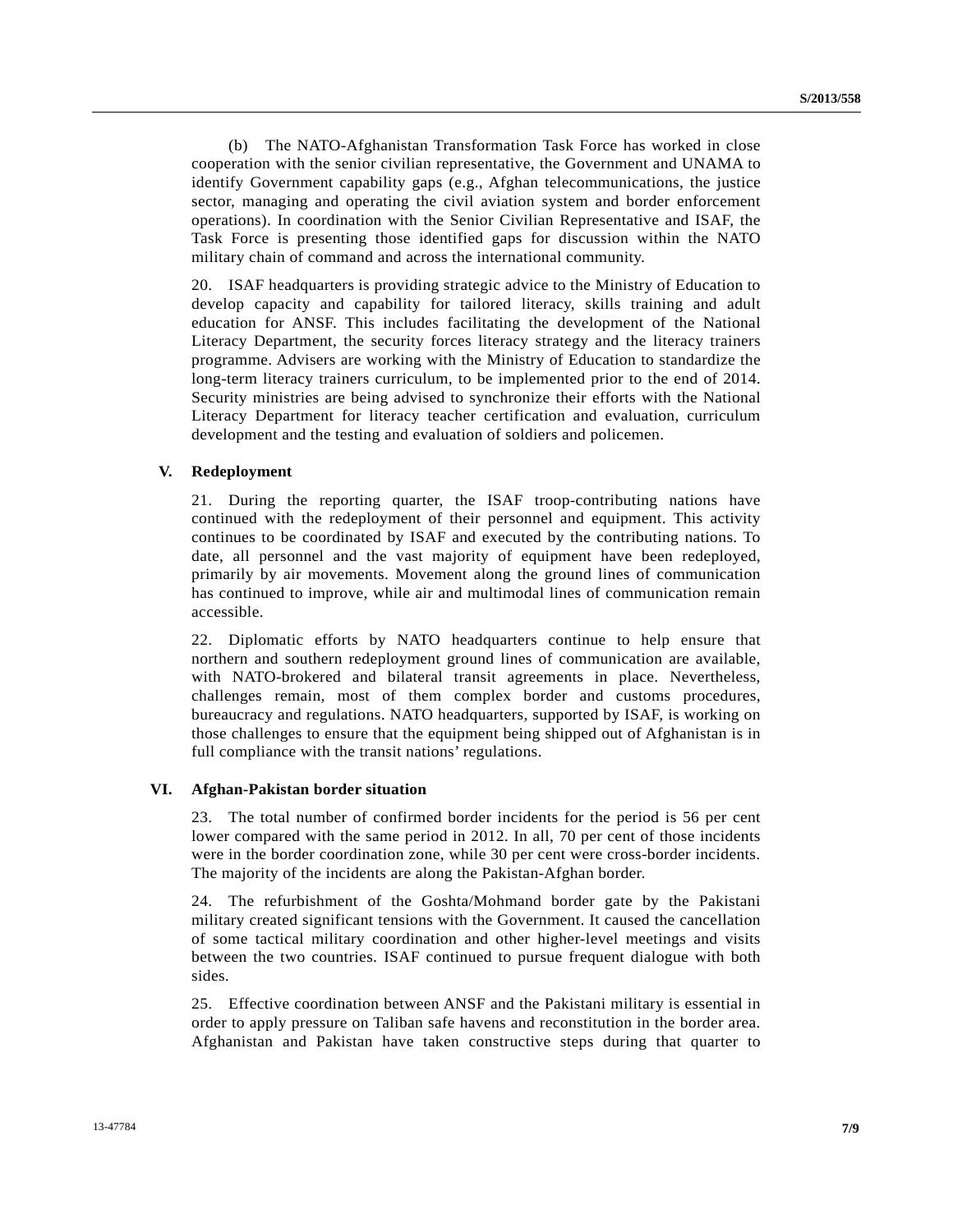increase military-to-military cooperation. In particular, military representatives of both sides met to coordinate regarding security in the border zone.

#### **VII. ISAF implementation of Security Council resolutions [1325 \(2000\)](http://undocs.org/S/RES/1325(2001)) and [1612 \(2005\)](http://undocs.org/S/RES/1612(2005))**

26. ANSF gender integration made little progress during the quarter. ISAF advisers continue to mentor the Ministry of Defence Assistant for Personnel and Education to reduce the emphasis on ethnicity balancing in order to accelerate gender integration.

27. Children in armed conflicts:

 (a) The Government has expressed its willingness to improve the situation for children, but needs training, advice and assistance in order to achieve progress. ISAF has supported the Ministry of the Interior in developing and implementing an awareness campaign against the recruitment of children and in establishing an alert mechanism to report on incidents of child recruitment. ISAF also supported a nationwide awareness campaign for the prevention of child recruitment and assisted in the development of specific child protection training materials for ANSF. At the end of the quarter, NATO senior civilian representative and ISAF facilitated the visit of a delegation from United Nations Headquarters and the United Nations Children's Fund whose purpose was to review the action plan on underage recruitment. The Office of the Senior Civilian Representative facilitated a series of meetings with the NATO Training Mission-Afghanistan and ISAF legal advisers responsible for advising the Afghan Government on training and recruitment in the security forces. The United Nations mission had contacts with the Government, ISAF and ANSF and observed that, while some progress had been made, further progress was still required. The Afghans demonstrated political will to make progress and as a result, a task force consisting of the relevant ministries, including the Ministry of Defence and Ministry of the Interior, will be formed;

 (b) ISAF personnel involved in recruiting, training or partnering with ANSF personnel are required to report serious human rights abuses of children to their chain of command for onward reporting and action, as appropriate. The recent release of an e-learning module (ADL 166, "Children and Armed Conflict"), developed through NATO-United Nations cooperation, is an important practical tool to raise awareness and create skills to address child protection among NATO (ISAF) troops;

 (c) Security Council resolution [1612 \(2005\)](http://undocs.org/S/RES/1612(2005)) and follow-on resolutions are included in ANSF training and advising, for example the basic human rights training provided by the Gender Directorate at the Ministry of Interior, in close cooperation with NATO Training Mission-Afghanistan, focusing on child rights and child soldiering.

#### **VIII. Conclusion**

28. The quarter marked a clear and cognitive shift as ISAF and the Afghan National Security Forces entered the final phase of a process of transition, which had started with NATO forces in the lead, to NATO forces partnered with Afghan forces, and then to an Afghan lead, with ISAF operating under a security force assistance construct. ANSF proved capable of effectively securing the Afghan people and are on track to effect a full security transition by the end of 2014.